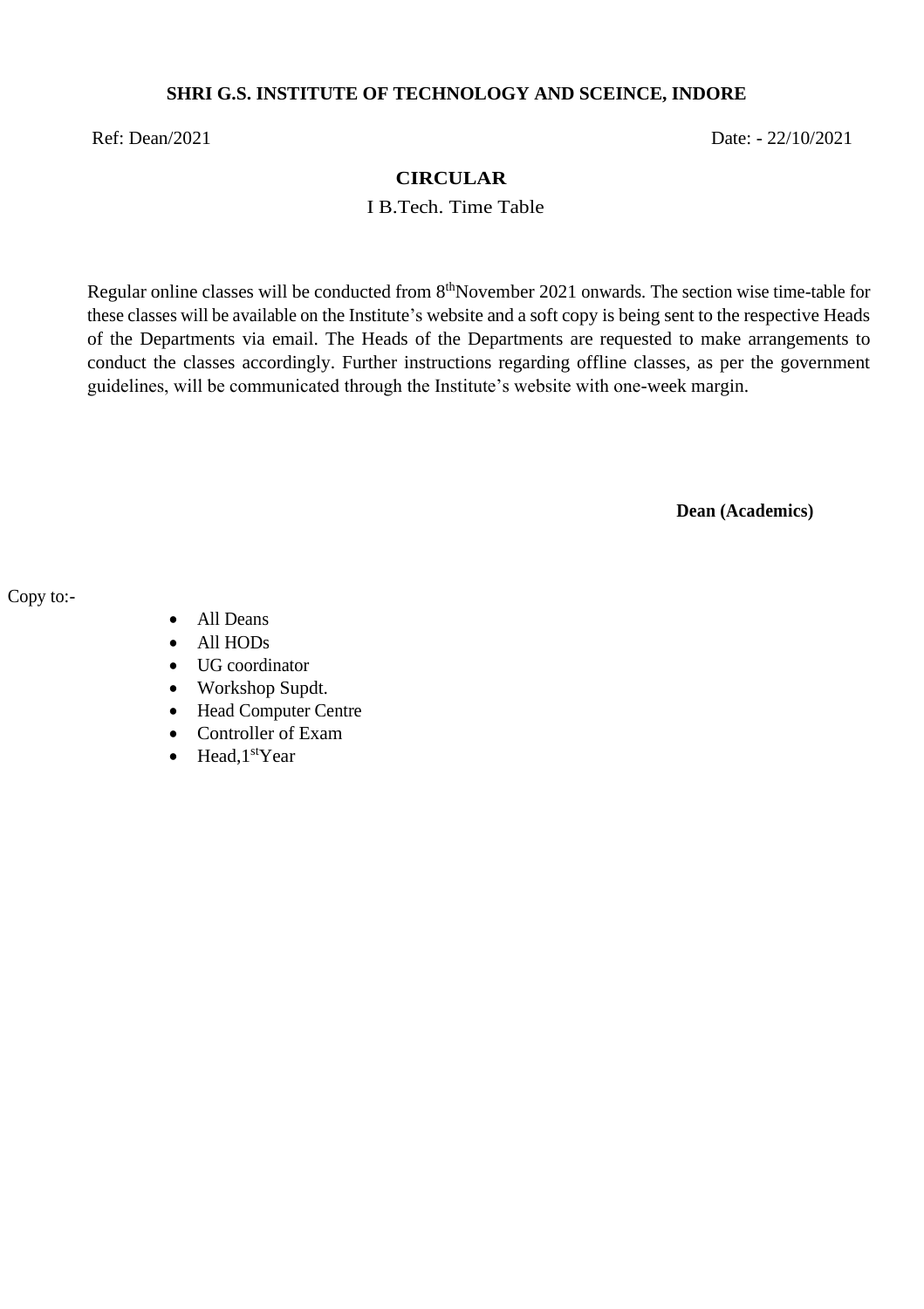| Time                     | Monday         | Tuesday        | Wednesday          | Thursday       | Friday         | Saturday                         |
|--------------------------|----------------|----------------|--------------------|----------------|----------------|----------------------------------|
| 10:00AM<br>to<br>11:00AM | CE10003<br>(L) | MA10001<br>(L) | PH10006<br>(L)     | EE10005<br>(L) | ME10149<br>(L) |                                  |
| 11:15AM<br>to<br>12:15PM | PH10006<br>(L) | EE10005<br>(L) | MA10001<br>(L)     | ME10149<br>(L) | CE10003<br>(L) | MA10001<br>(L)                   |
| 12:30PM<br>to<br>01:30PM | EE10005<br>(L) | PH10006<br>(L) | ME10149<br>(L)     | CE10003<br>(L) | MA10001<br>(L) | CE10003<br>(L)                   |
|                          |                |                | <b>Lunch Break</b> |                |                |                                  |
| 02:00PM<br>to<br>03:00PM | PH10006<br>(P) | CE10003<br>(P) | ME10149            | EE10005        | EE10005<br>(L) | ME10149<br>(L)                   |
| 03:15PM<br>To<br>4:15 PM |                |                | (P)                | (P)            | PH10006<br>(L) | <b>INDUCTION</b><br>(Activities) |
| 04:30PM<br>to<br>05:30PM |                |                |                    |                |                |                                  |

#### Section "A"

| Subject Code | <b>Subject Nomenclature</b>                                |   | P             |
|--------------|------------------------------------------------------------|---|---------------|
| MA10001      | Mathematics-I                                              | 4 | $\theta$      |
| PH10006      | Physics                                                    | 4 | 2             |
| CE10003      | Fundamental of Civil Engg. & Applied Mechanics (F.C.E.A.M) | 4 | 2             |
| ME10149      | Engineering Graphics(E.G.)                                 | 4 | $\mathcal{D}$ |
| EE10005      | Fundamentals of Elect. Engg. (F.E.E.)                      | 4 | $\mathcal{D}$ |
|              |                                                            |   | 08            |

 $\bar{\rm I}$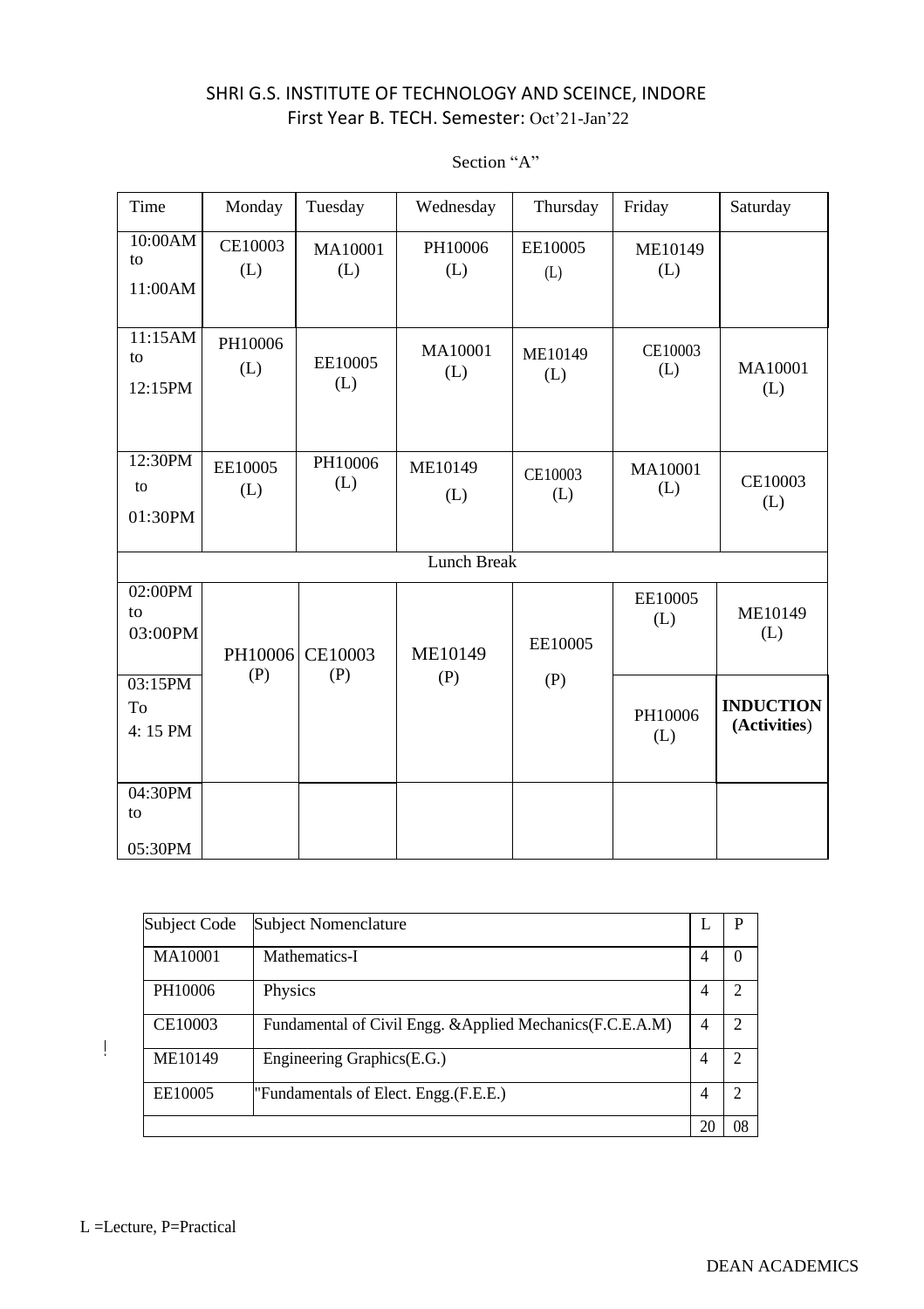Section "B"

| Time                      | Monday         | Tuesday         | Wednesday      | Thursday       | Friday         | Saturday                         |
|---------------------------|----------------|-----------------|----------------|----------------|----------------|----------------------------------|
| 10:00AM<br>to<br>11:00AM  | MA10001<br>(L) | CE 10003<br>(L) | EE10005<br>(L) | ME10149<br>(L) | CE10003<br>(L) |                                  |
| 11:15AM<br>to<br>12:15PM  | EE1005<br>(L)  | EE10005<br>(L)  | ME10149<br>(L) | CE10003<br>(L) | PH10006<br>(L) | EE10005<br>(L)                   |
| 12:30 PM<br>To<br>01:30PM | PH10006<br>(L) | ME10149<br>(L)  | CE10003<br>(L) | MA10001<br>(L) | MA10001<br>(L) | ME10149<br>(L)                   |
|                           |                |                 | Lunch Break    |                |                |                                  |
| 02:00 PM<br>to<br>03:00PM | CE10003<br>(P) | ME10149<br>(P)  | MA10001<br>(L) | PH10006<br>(P) | EE10005<br>(P) | PH10006<br>(L)                   |
| 03:15PM<br>to<br>04:15PM  |                |                 | PH10006<br>(L) |                |                | <b>INDUCTION</b><br>(Activities) |
| 04:30PM<br>to<br>05:30PM  |                |                 |                |                |                |                                  |

| Subject Code | <b>Subject Nomenclature</b>                                |    | P  |
|--------------|------------------------------------------------------------|----|----|
| MA10001      | Mathematics-I                                              | 4  |    |
| PH10006      | Physics                                                    | 4  | 2  |
| CE10003      | Fundamentals of Civil Engg.& Applied Mechanics (F.C.E.A.M) | 4  |    |
| ME10149      | Engineering Graphics(E.G.)                                 | 4  | 2  |
| EE10005      | "Fundamentals of Elect. Engg. (F.E.E.)                     | 4  | 2  |
|              |                                                            | 20 | 08 |

L=Lecture, P= Practical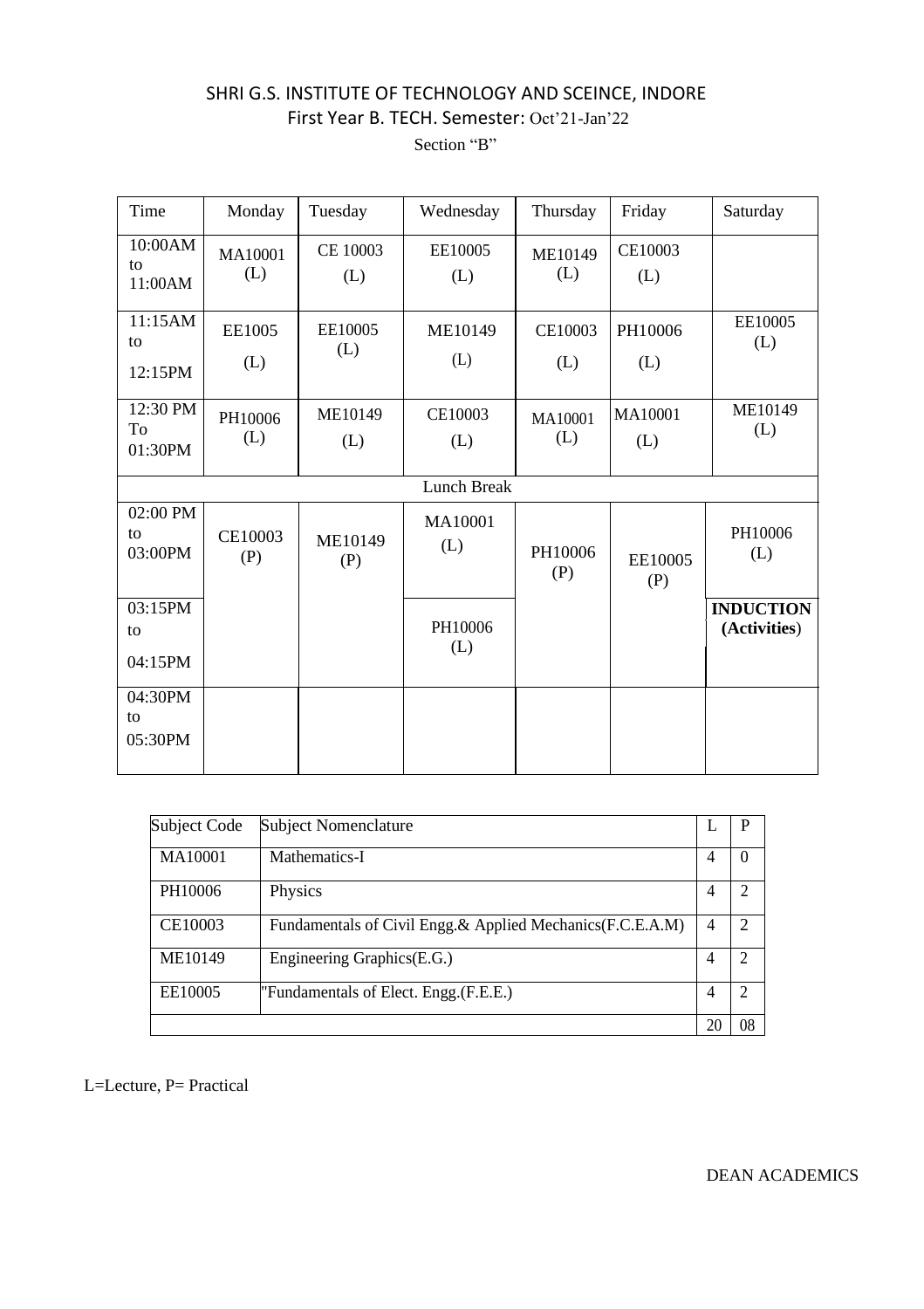| Time                     | Monday         | Tuesday        | Wednesday          | Thursday       | Friday         | Saturday                         |
|--------------------------|----------------|----------------|--------------------|----------------|----------------|----------------------------------|
| 10:00AM<br>to            | EE10005        | ME10149        | CE10003            | MA10001        | PH10006        |                                  |
| 11:00AM                  | (L)            | (L)            | (L)                | (L)            | (L)            |                                  |
| 11:15AM<br>to            | ME10149        | CE10003        | PH10006            | EE10005        | MA10001        | PH10006                          |
| 12:15PM                  | (L)            | (L)            | (L)                | (L)            | (L)            | (L)                              |
| 12:30PM                  | CE10003        | MA10001        | EE10005            | PH10006        | ME10149        |                                  |
| to<br>01:30PM            | (L)            | (L)            | (L)                | (L)            | (L)            | MA10001<br>(L)                   |
|                          |                |                | <b>Lunch Break</b> |                |                |                                  |
| 02:00PM<br>to<br>03:00PM | ME10149<br>(P) | EE10005<br>(P) | CE10003<br>(P)     | ME10149<br>(L) | PH10006<br>(P) | EE10005<br>(L)                   |
| 03:15PM<br>to<br>04:15PM |                |                |                    | CE10003<br>(L) |                | <b>INDUCTION</b><br>(Activities) |
| 04:30PM<br>to<br>05:30PM |                |                |                    |                |                |                                  |

| Subject Code | Subject Nomenclature                                        |   | P                           |
|--------------|-------------------------------------------------------------|---|-----------------------------|
| MA10001      | Mathematics-I                                               | 4 | $\theta$                    |
| PH10006      | Physics                                                     | 4 | $\overline{c}$              |
| CE10003      | Fundamentals of Civil Engg. & Applied Mechanics (F.C.E.A.M) | 4 | $\mathcal{D}_{\mathcal{A}}$ |
| ME10149      | Engineering Graphics(E.G.)                                  | 4 | $\overline{2}$              |
| EE10005      | "Fundamentals of Elect. Engg. (F.E.E.)                      | 4 | $\overline{2}$              |
|              |                                                             |   | 08                          |

L= Lecture, P=Practical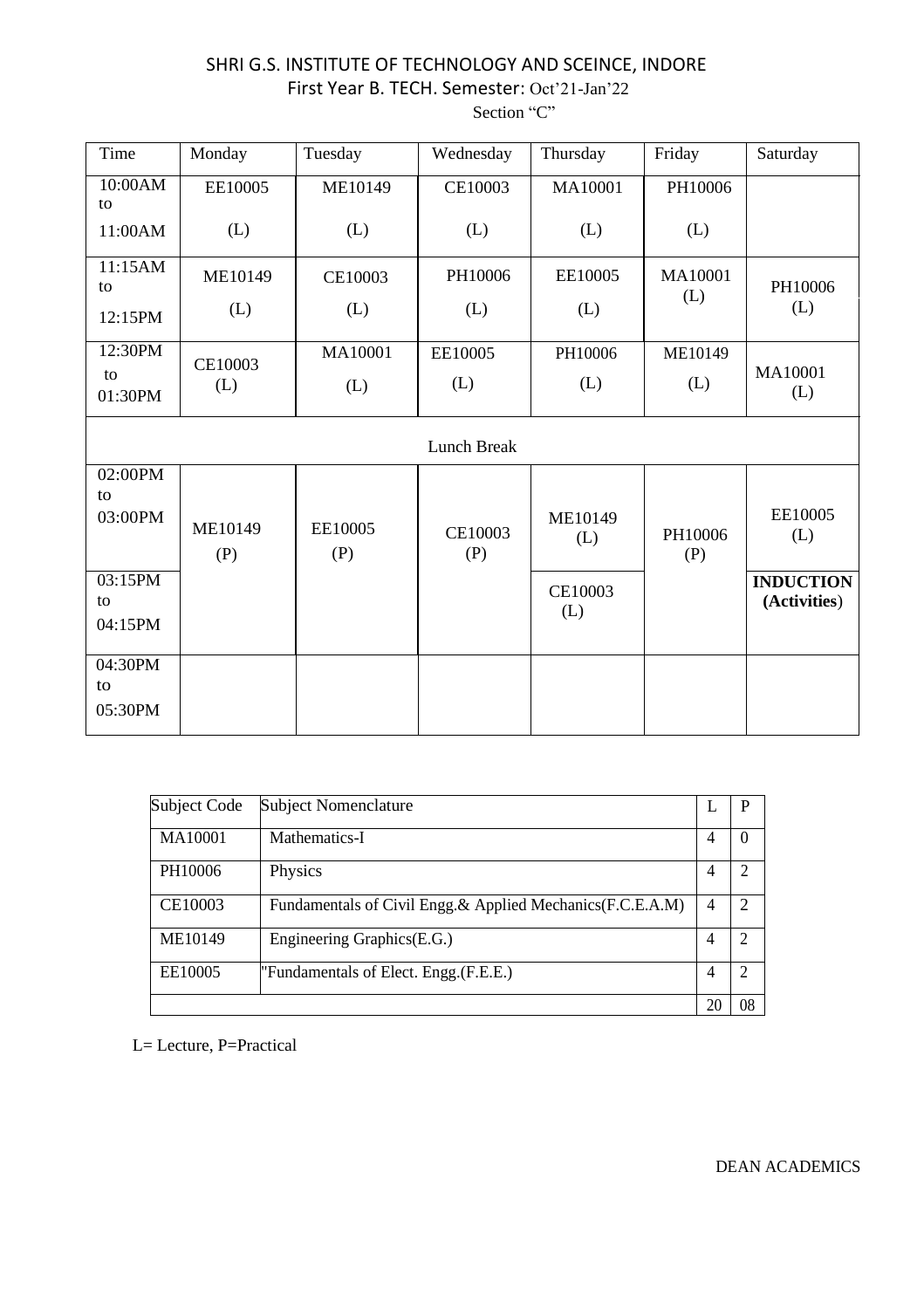Section "D"

| Time                     | Monday         | Tuesday        | Wednesday          | Thursday       | Friday         | Saturday                         |
|--------------------------|----------------|----------------|--------------------|----------------|----------------|----------------------------------|
| 10:00AM                  | MA10001        | PH10006        | MA10001            | ME10149        | CE10003        |                                  |
| to                       | (L)            | (L)            | (L)                | (L)            | (L)            |                                  |
| 11:00AM                  |                |                |                    |                |                |                                  |
| 11:15AM<br>to            | EE10005        | MA10001        | ME10149            | PH10006        | PH10006        | CE 10003                         |
| 12:15PM                  | (L)            | (L)            | (L)                | (L)            | (L)            | (L)                              |
| 12:30PM<br>to            | PH10006        | ME10149        | CE10003            | MA10001        | EE10005        | ME10149                          |
| 01:30PM                  | (L)            | (L)            | (L)                | (L)            | (L)            | (L)                              |
|                          |                |                | <b>Lunch Break</b> |                |                |                                  |
| $02:00\overline{PM}$     |                |                |                    |                |                |                                  |
| to                       | EE10005<br>(P) | EE10005<br>(L) | PH10006<br>(P)     | ME10149<br>(P) | CE10003<br>(P) | EE10005<br>(L)                   |
| 03:00PM                  |                |                |                    |                |                |                                  |
| 03:15PM<br>to<br>04:15PM |                | CE10003<br>(L) |                    |                |                | <b>INDUCTION</b><br>(Activities) |
| 04:30PM<br>to<br>05:30PM |                |                |                    |                |                |                                  |

| Subject Code | <b>Subject Nomenclature</b>                                |    | P        |
|--------------|------------------------------------------------------------|----|----------|
| MA10001      | Mathematics-I                                              | 4  | $\theta$ |
| PH10006      | Physics                                                    | 4  | 2        |
| CE10003      | Fundamentals of Civil Engg.& Applied Mechanics (F.C.E.A.M) | 4  | っ        |
| ME10149      | Engineering Graphics(E.G.)                                 | 4  | っ        |
| EE10005      | "Fundamentals of Elect. Engg. (F.E.E.)                     | 4  | 2        |
|              |                                                            | 20 | 08       |

L =Lecture, P=Practical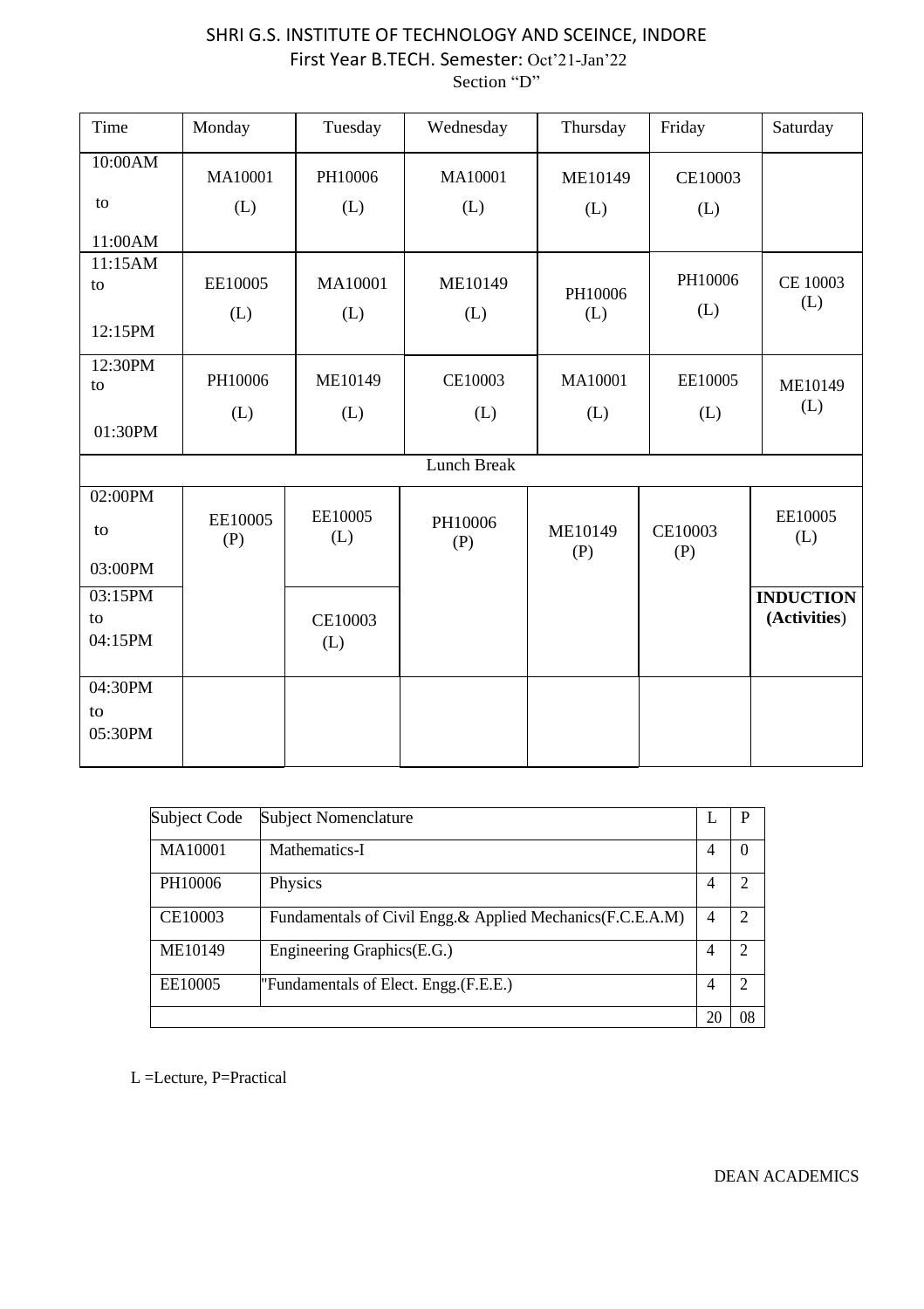Time | Monday | Tuesday | Wednesday | Thursday | Friday | Saturday 10:00AM to 11:00AM CE10003 (L) MA10001 (L) PH10006 (L) EE10005 (L) ME10149 (L) 11:15AM to 12:15PM PH10006 (L) EE10005 (L) MA10001 (L) ME10149 (L) CE10003  $\begin{array}{c|c}\n\hline\n\text{E10005}\n\end{array}$  EE10005 (L) 12:30PM to 01:30PM EE10005 (L) PH10006 (L) ME10149 (L) CE10003 (L) MA10001 (L) PH10006 (L) Lunch Break 02:00PM PH10006 (P) CE10003 (L) CE10003 (P) ME10149 (P) MA10001 (L) to 03:00PM EE10005 (P) 03:15PM to ME10149 (L) **INDUCTION (Activities**) 04:15PM 04:30PM to 05:30PM

| <b>SECTION "E"</b> |
|--------------------|
|--------------------|

| Subject Code | <b>Subject Nomenclature</b>                                |                | P              |
|--------------|------------------------------------------------------------|----------------|----------------|
| MA10001      | Mathematics-I                                              | 4              | 0              |
| PH10006      | Physics                                                    | 4              | 2              |
| CE10003      | Fundamentals of Civil Engg.& Applied Mechanics (F.C.E.A.M) | 4              | $\mathcal{D}$  |
| ME10149      | Engineering Graphics(E.G.)                                 | $\overline{4}$ | 2              |
| EE10005      | "Fundamentals of Elect. Engg. (F.E.E.)                     | 4              | $\mathfrak{D}$ |
|              |                                                            | 20             | 08             |

L =Lecture, P=Practical

DEAN ACADEMICS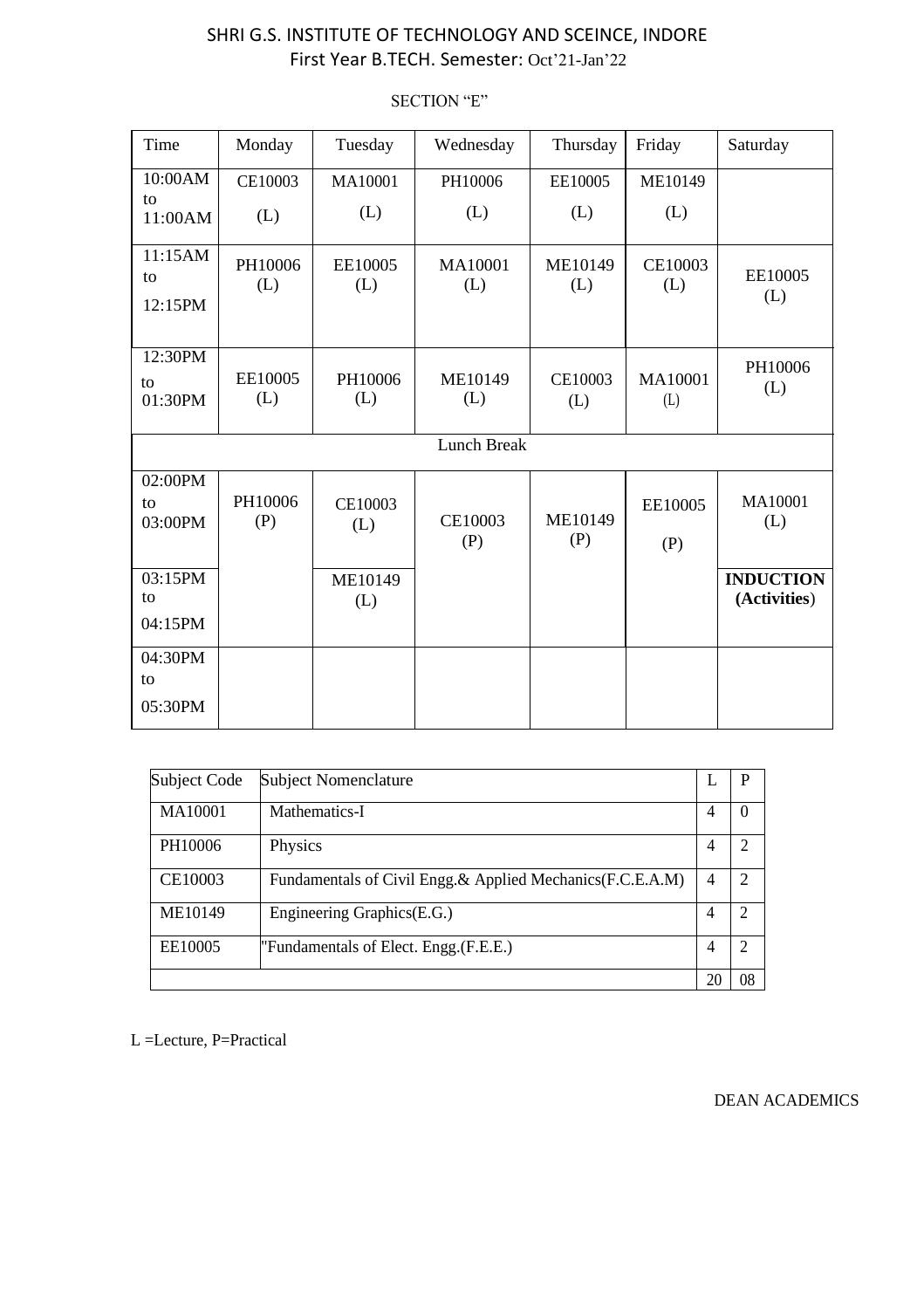Section "F"

| Time                     | Monday         | Tuesday        | Wednesday      | Thursday       | Friday                   | Saturday                         |
|--------------------------|----------------|----------------|----------------|----------------|--------------------------|----------------------------------|
| 10:00AM<br>to<br>11:00AM | MA10501<br>(L) | CH10506<br>(L) | HU10651<br>(L) | CO10504<br>(L) | ME10652<br>(L)           |                                  |
| 11:15AM<br>to<br>12:15PM | HU10651<br>(L) | HU10651<br>(L) | ME10652<br>(L) | ME10652<br>(L) | CO10504<br>(L)           | MA10501<br>(L)                   |
| 12:30PM<br>to<br>01:30PM | CO10504<br>(L) | MA10501<br>(L) | MA10501<br>(L) | CH10506<br>(L) | CH10506<br>(L)           | CH10506<br>(L)                   |
|                          |                |                | Lunch Break    |                |                          |                                  |
| 02:00PM<br>to<br>03:00PM | ME10652<br>(L) | HU10651<br>(P) | CO10504<br>(P) | IP10581<br>(P) | HU10651<br>(L)           | CO10504<br>(L)                   |
| 03:15PM<br>to<br>04:15PM | CH10506<br>(P) |                |                |                | IP10581<br>(T)<br>(W.S.) | <b>INDUCTION</b><br>(Activities) |
| 04:30PM<br>to<br>05:30PM |                |                |                |                |                          |                                  |

| Subject Code | <b>Subject Nomenclature</b>    |          |          | P             |
|--------------|--------------------------------|----------|----------|---------------|
| MA10501      | Mathematics-II                 | 4        | $\Omega$ | $\left($      |
| CH10506      | Chemistry                      | 4        | $\theta$ | 2             |
| HU10651      | Technical English(T.E.)        | 4        | $\Omega$ | $\mathcal{D}$ |
| ME10652      | Funda. of Mech. Engg. (F.M.E.) | 4        | $\theta$ | $\Omega$      |
| CO10504      | <b>Computer Programming</b>    | 4        | $\Omega$ | $\mathcal{D}$ |
| IP10581      | Manufacturing Practices(M.P.)  | $\Omega$ |          | 2             |
|              |                                | 20       |          | 08            |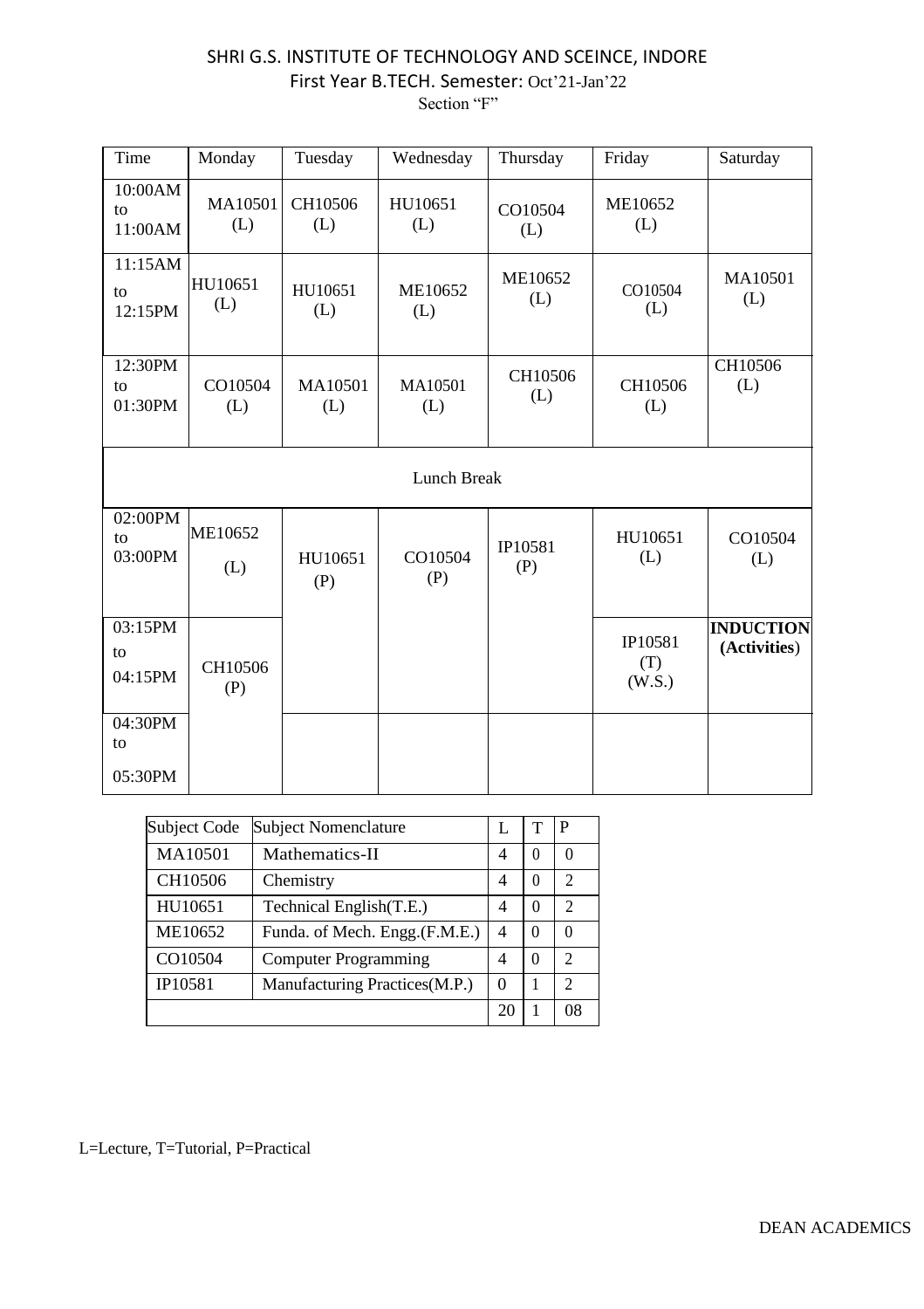Section "G"

| Time                                  | Monday         | Tuesday        | Wednesday          | Thursday       | Friday                   | Saturday                         |
|---------------------------------------|----------------|----------------|--------------------|----------------|--------------------------|----------------------------------|
| 10:00AM<br>to<br>11:00AM              | CH10506<br>(L) | MA10501<br>(L) | CH10506<br>(L)     | MA10501<br>(L) | CO10504<br>(L)           |                                  |
| 11:15AM<br>To<br>12:15PM              | HU10651<br>(L) | CO10504<br>(L) | ME10652<br>(L)     | CH10506<br>(L) | ME10652<br>(L)           | CH10506<br>(L)                   |
| 12:30PM<br>to<br>01:30PM              | ME10652<br>(L) | HU10651<br>(L) | CO10504<br>(L)     | CO10504<br>(L) | MA10501<br>(L)           | ME10652<br>(L)                   |
|                                       |                |                | <b>Lunch Break</b> |                |                          |                                  |
| 02:00PM<br>to<br>03:00PM              | IP10581<br>(P) | CH10506<br>(P) | HU10651<br>(L)     | CO10504<br>(P) | HU10651<br>(L)           | MA10501<br>(L)                   |
| 03:15PM<br>to<br>04:15PM              |                |                | HU10651<br>(P)     |                | IP10581<br>(T)<br>(W.S.) | <b>INDUCTION</b><br>(Activities) |
| $04:30\overline{PM}$<br>to<br>05:30PM |                |                |                    |                |                          |                                  |

| Subject Code | <b>Subject Nomenclature</b>    | L  | т | P              |
|--------------|--------------------------------|----|---|----------------|
| MA10501      | Mathematics-II                 | 4  | 0 | 0              |
| CH10506      | Chemistry                      | 4  | 0 | 2              |
| HU10651      | Technical English(T.E.)        | 4  | 0 | $\mathfrak{D}$ |
| ME10652      | Funda. of Mech. Engg. (F.M.E.) | 4  | 0 | 0              |
| CO10504      | <b>Computer Programming</b>    | 4  | 0 | $\mathfrak{D}$ |
| IP10581      | Manufacturing Practices(M.P.)  | 0  |   | $\mathfrak{D}$ |
|              |                                | 20 | 1 | 08             |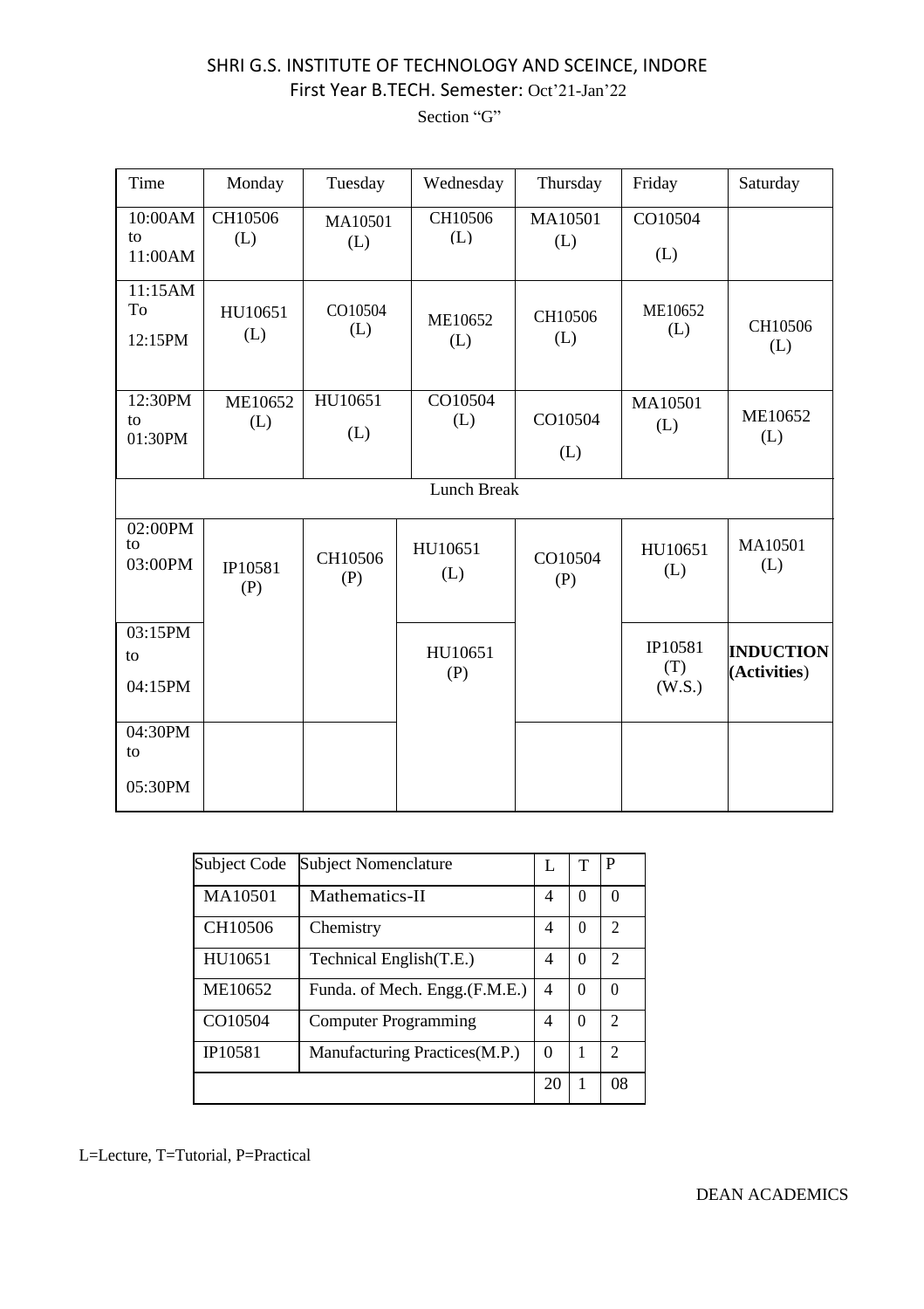| Time                     | Monday         | Tuesday        | Wednesday      | Thursday                 | Friday         | Saturday                         |
|--------------------------|----------------|----------------|----------------|--------------------------|----------------|----------------------------------|
| 10:00AM<br>to<br>11:00AM | HU10651<br>(L) | ME10652<br>(L) | MA10501<br>(L) | CH10506<br>(L)           | HU10651<br>(L) |                                  |
| 11:15AM<br>to<br>12:15PM | CH10506<br>(L) | CO10504<br>(L) | CO10504<br>(L) | HU10651<br>(L)           | MA10501<br>(L) | CO10504<br>(L)                   |
| 12:30PM<br>to<br>01:30PM | ME10652<br>(L) | MA10501<br>(L) | ME10652<br>(L) | MA10501<br>(L)           | CH10506<br>(L) | HU10651<br>(L)                   |
|                          |                |                | Lunch break    |                          |                |                                  |
| 02:00PM<br>to<br>03:00PM | CO10504        | CH10506<br>(L) |                | CO10504<br>(L)           |                | ME10652<br>(L)                   |
| 3:15PM<br>to<br>04:15PM  | (P)            | IP10581<br>(P) | CH10506<br>(P) | IP10581<br>(T)<br>(W.S.) | HU10651<br>(P) | <b>INDUCTION</b><br>(Activities) |
| 04:30PM<br>to<br>05:30PM |                |                |                |                          |                |                                  |

| Subject Code | <b>Subject Nomenclature</b>    |          |          | P                        |
|--------------|--------------------------------|----------|----------|--------------------------|
| MA10501      | Mathematics-II                 | 4        | $\Omega$ | 0                        |
| CH10506      | Chemistry                      | 4        | $\Omega$ | $\mathfrak{D}_{1}^{(1)}$ |
| HU10651      | Technical English(T.E.)        | 4        | 0        | $\mathfrak{D}_{1}^{(1)}$ |
| ME10652      | Funda. of Mech. Engg. (F.M.E.) | 4        | 0        | 0                        |
| CO10504      | <b>Computer Programming</b>    | 4        | 0        | $\mathfrak{D}$           |
| IP10581      | Manufacturing Practices(M.P.)  | $\Omega$ |          | C                        |
|              |                                | 20       |          | 8                        |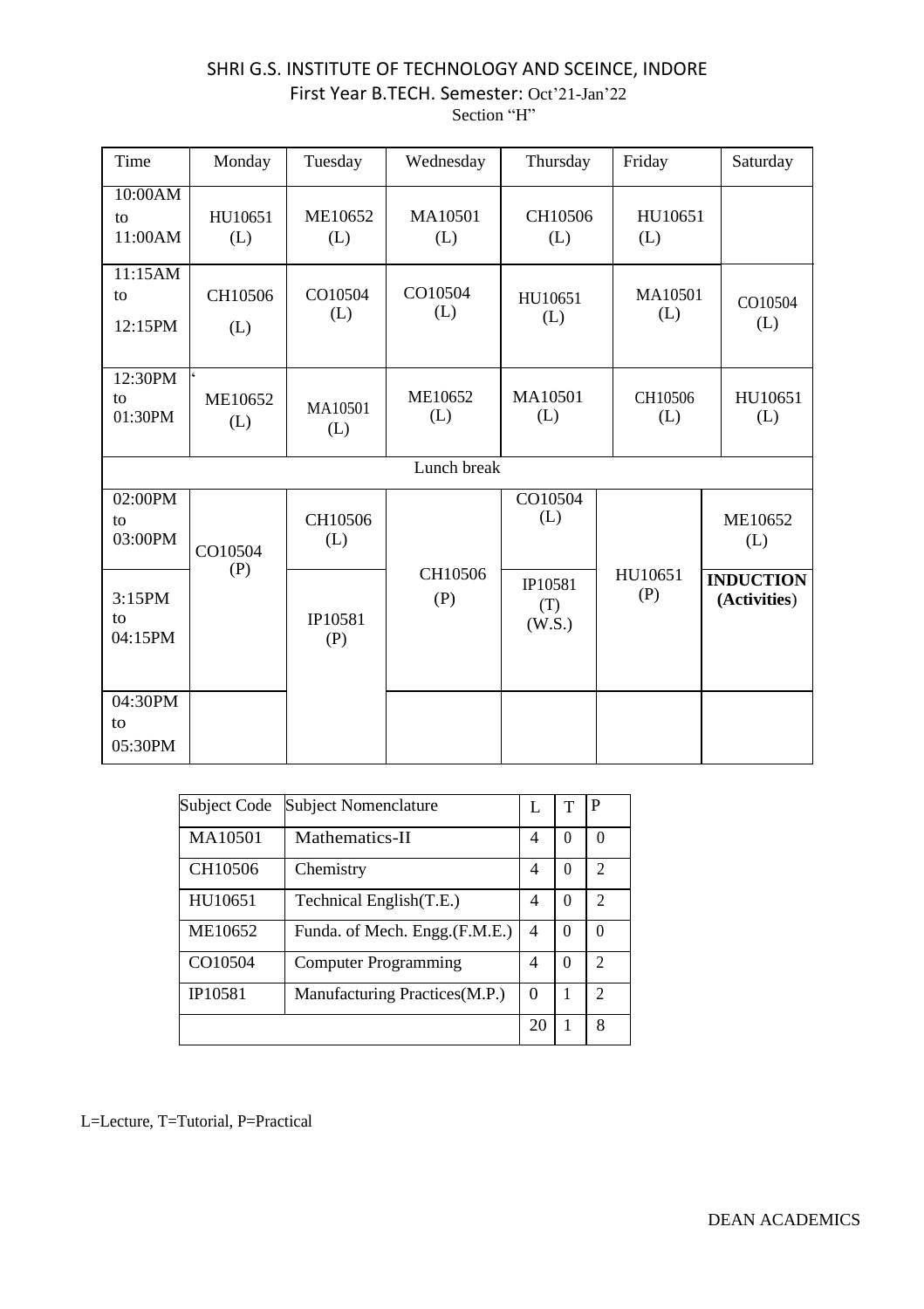| Time                     | Monday                   | Tuesday        | Wednesday      | Thursday       | Friday         | Saturday                         |
|--------------------------|--------------------------|----------------|----------------|----------------|----------------|----------------------------------|
| 10:00AM<br>to<br>11:00AM | CH10506<br>(L)           | HU10651<br>(L) | CO10504<br>(L) | ME10652<br>(L) | MA10501<br>(L) |                                  |
| 11:15AM<br>to<br>2:15PM  | CO10504<br>(L)           | CO10504<br>(L) | MA10501<br>(L) | MA10501<br>(L) | ME10652<br>(L) | CH10506<br>(L)                   |
| 12:30PM<br>to<br>01:30PM | MA10501<br>(L)           | CH10506<br>(L) | ME10652<br>(L) | HU10651<br>(L) | CO10504<br>(L) | HU10651<br>(L)                   |
|                          |                          |                | Lunch Break    |                |                |                                  |
| 02:00PM<br>to<br>03:00PM | HU10651<br>(L)           | IP10581<br>(P) | CO10504<br>(P) | CH10506<br>(P) | CH10506<br>(L) | ME10652<br>(L)                   |
| 03:15PM<br>to<br>04:15PM | IP10581<br>(T)<br>(W.S.) |                |                |                | HU10651        | <b>INDUCTION</b><br>(Activities) |
| 04:30PM<br>to<br>05:30PM |                          |                |                |                | (P)            |                                  |

| Subject Code | <b>Subject Nomenclature</b>    |    | т        | P              |
|--------------|--------------------------------|----|----------|----------------|
| MA10501      | Mathematics-II                 | 4  | 0        | 0              |
| CH10506      | Chemistry                      | 4  | 0        | $\mathfrak{D}$ |
| HU10651      | Technical English(T.E.)        | 4  | 0        | $\mathcal{D}$  |
| ME10652      | Funda. of Mech. Engg. (F.M.E.) | 4  | 0        | 0              |
| CO10504      | <b>Computer Programming</b>    | 4  | $\Omega$ | $\mathfrak{D}$ |
| IP10581      | Manufacturing Practices (M.P.) | 0  |          | $\mathfrak{D}$ |
|              |                                | 20 |          | 8              |